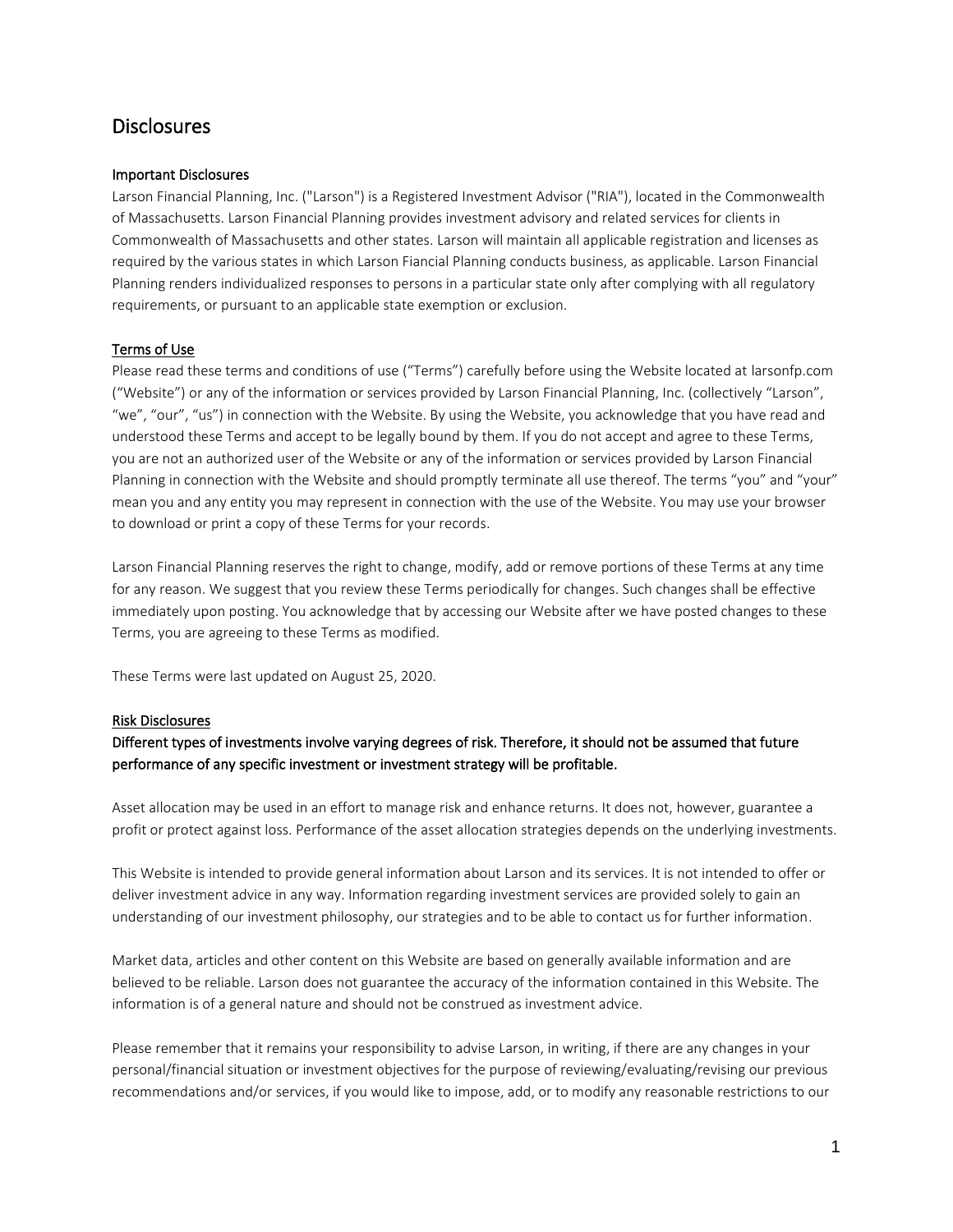investment advisory services.

Larson Financial Planning will provide all prospective clients with a copy of our current Form ADV, Part 2A ("Disclosure Brochure") and the Brochure Supplement for each advisory person supporting a particular client. You may obtain a copy of these disclosures on the SEC Website at [http://adviserinfo.sec.gov](http://adviserinfo.sec.gov/) or you may [Contact Us](mailto:clarson@larsonfp.com) to request a free copy via .pdf or hardcopy.

#### Privacy Disclosures

Larson is committed to safeguarding the use of personal information of our Clients that we obtain as your Investment Advisor, as described in our Privacy Policy.

Larson does not collect personal non-public information through this Website; however, the Advisor may collect information from you on application forms, agreements, profile or investment policy statements, and other documents received or processed in relation to services we provide. We also may collect information from other sources.

We do not respond to "do not track" requests because we do not track you over time or across third party Websites to provide targeted advertising. We may track you across our Website to help us improve our content.

We may use "cookies" and similar online technologies to keep, and sometimes track, information about you regarding your usage of our Website. Cookies are small data files that are sent to your browser or related software from a Web server and stored on your device. Cookies help us to collect information about your usage of our Website, including date and time of visits, pages viewed, amount of time spent on our sites, or general information about the device used to access the site, such as the browser used. You can refuse to store or delete cookies by configuring your web browser settings. Most browsers and mobile devices have their own settings to manage cookies. If you refuse a cookie when on our Website, or if you delete cookies, you may experience some inconvenience in your use of our Website, such as having to re-configure preferences.

When you are on this Website you may have the opportunity to click-through to other Websites, including Websites operated by unaffiliated third parties. These sites may collect nonpublic personal Information about you. We do not control sites operated by these entities and are not responsible for the information practices of these sites. This Privacy Policy does not address the information practices of other Websites. The privacy policies of Websites operated third parties are located on those sites.

For a copy of the Larson Privacy Policy, please click the Privacy Policy.

#### Email Disclosures

Larson often communicates with its clients and prospective clients through electronic mail ("email") and other electronic means. Your privacy and security are very important to us. Larson makes every effort to ensure that email communications do not contain sensitive information. We remind our clients and others not to send Larson private information over email. If you have sensitive data to deliver, we can provide secure means for such delivery.

#### Please note: Larson Financial Planning does not accept trading or money movement instructions via email.

As a registered investment advisor, Larson emails may be subject to inspection by the Chief Compliance Officer ("CCO") of Larson or the securities regulators.

If you have received an email from Larson Financial Planning in error, we ask that you contact the sender and